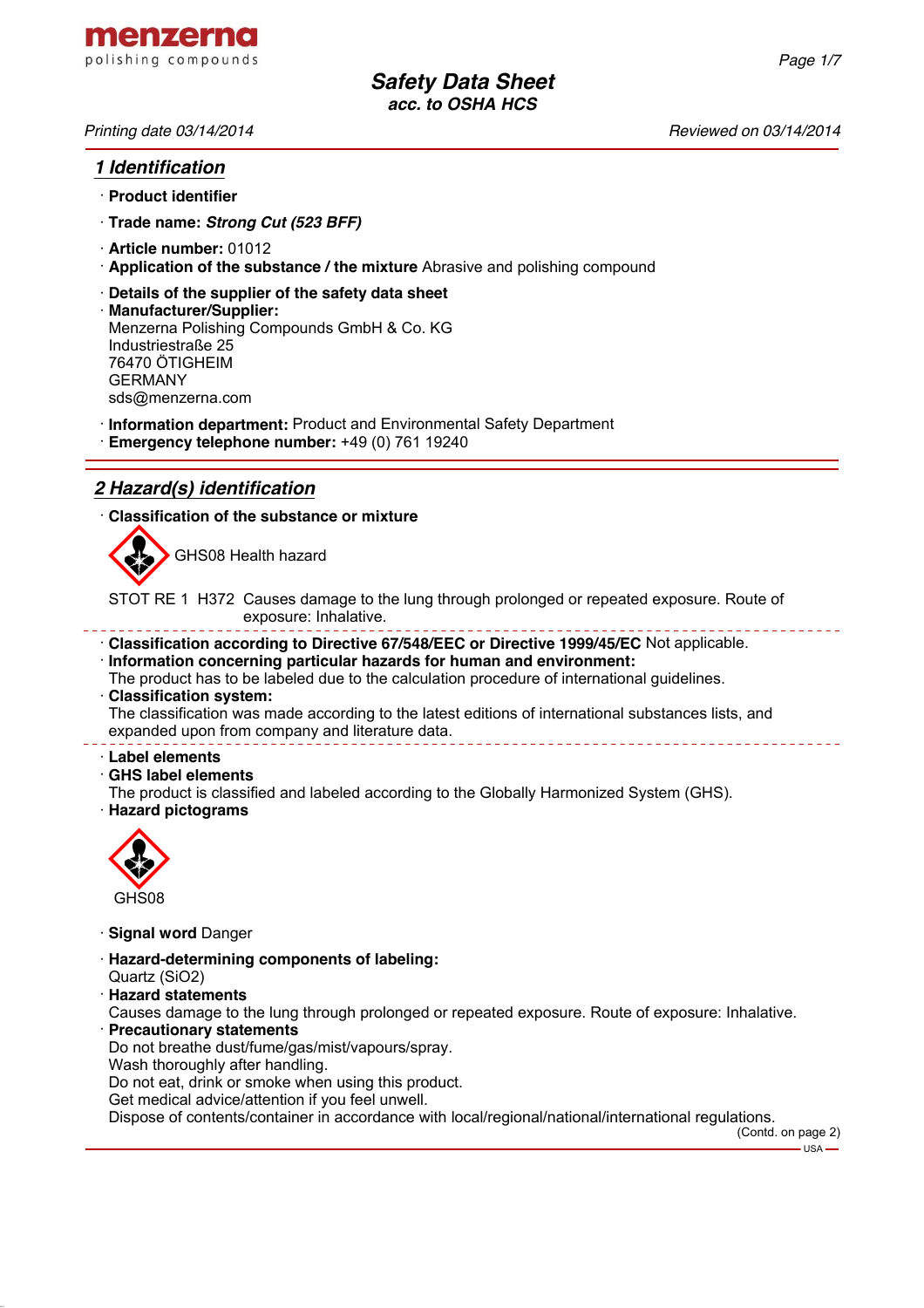menzerna polishing compounds

*Printing date 03/14/2014 Reviewed on 03/14/2014*

**Trade name:** *Strong Cut (523 BFF)*

(Contd. of page 1)

#### · **Classification system:** · **NFPA ratings (scale 0 - 4)** 0 1  $\overline{\mathbf{0}}$  $Health = 0$  $Fire = 1$ Reactivity =  $0$ · **HMIS-ratings (scale 0 - 4)** HEALTH  $\frac{0}{1}$  Health = 0

 FIRE REACTIVITY  $\boxed{0}$  Reactivity = 0  $\overline{\mathbf{1}}$ Fire  $= 1$ 

#### · **Other hazards**

- · **Results of PBT and vPvB assessment**
- · **PBT:** Not applicable.
- · **vPvB:** Not applicable.

# *3 Composition/information on ingredients*

- · **Chemical characterization: Mixtures**
- · **Description:** Mixture of the substances listed below with nonhazardous additions.

| · Dangerous components:                  |                                                                      |                 |       |  |
|------------------------------------------|----------------------------------------------------------------------|-----------------|-------|--|
|                                          | 14808-60-7 Quartz (SiO2)                                             | STOT RE 1, H372 | 60%   |  |
|                                          | 7727-43-7 barium sulphate, natural                                   |                 | 15%   |  |
| · Non hazardous ingredients              |                                                                      |                 |       |  |
|                                          | 67701-03-5 Fatty acids, C16-18                                       |                 | 11.6% |  |
|                                          | 64742-56-9 Distillates (petroleum), solvent-dewaxed light paraffinic |                 | 0.8%  |  |
|                                          | $\bigotimes$ Asp. Tox. 1, H304                                       |                 |       |  |
| 68439-49-6 Alcohols, C16-18, ethoxylated |                                                                      | $1\%$           |       |  |
|                                          | 1317-61-9 triiron tetraoxide                                         |                 | 0.6%  |  |
|                                          | 8002-74-2 Paraffin waxes and Hydrocarbon waxes                       |                 | 11%   |  |

## *4 First-aid measures*

- · **Description of first aid measures**
- · **After inhalation:** Supply fresh air; consult doctor in case of complaints.
- · **After skin contact:**

Immediately wash with water and soap and rinse thoroughly.

- If skin irritation continues, consult a doctor.
- · **After eye contact:**
- Rinse opened eye for several minutes under running water. If symptoms persist, consult a doctor.
- · **After swallowing:**
- If symptoms persist consult doctor.
- Rinse out mouth and then drink plenty of water.
- · **Most important symptoms and effects, both acute and delayed**
- No further relevant information available.
- · **Indication of any immediate medical attention and special treatment needed** Treat according to symptoms.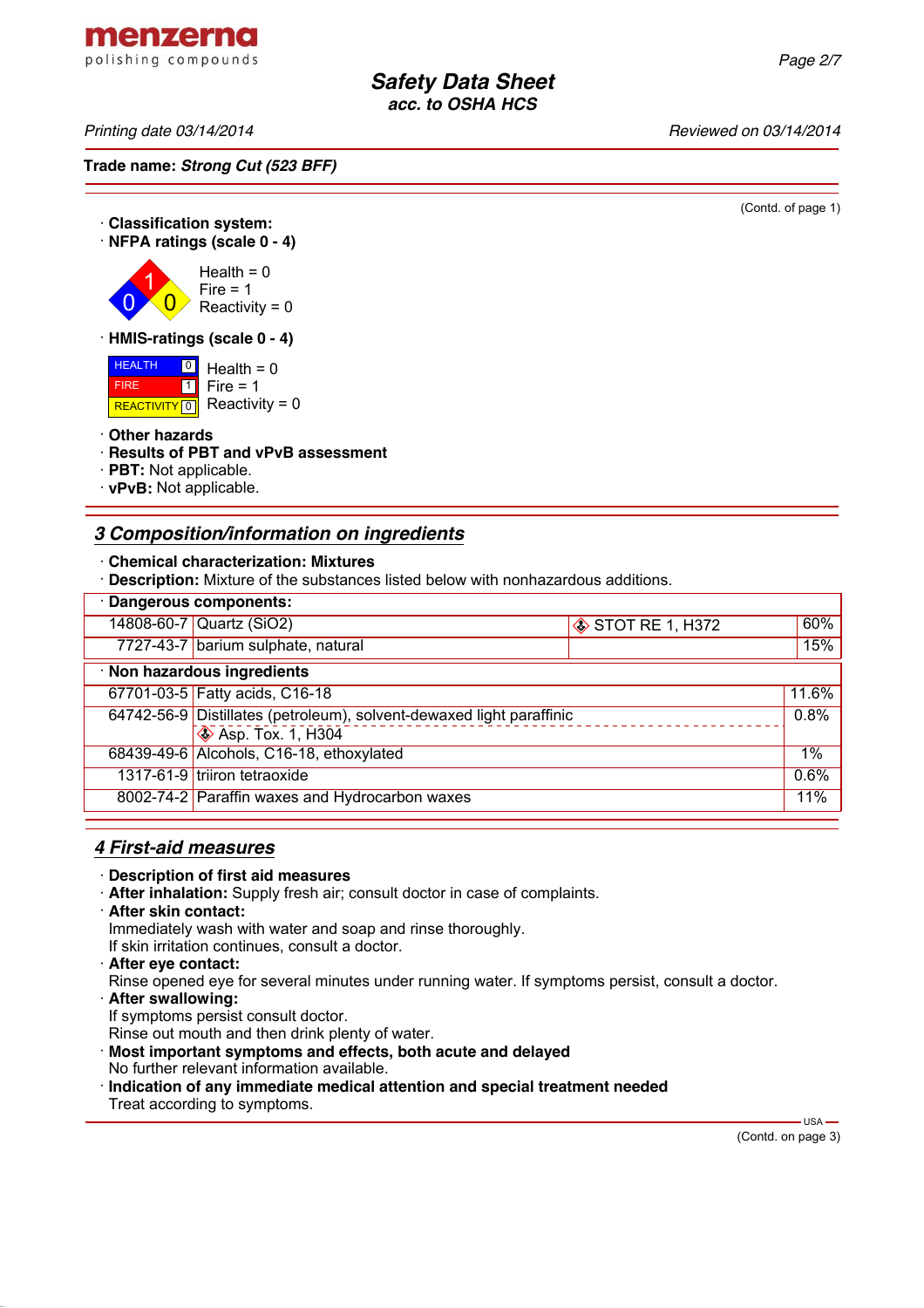menzerna polishing compounds

*Printing date 03/14/2014 Reviewed on 03/14/2014*

**Trade name:** *Strong Cut (523 BFF)*

(Contd. of page 2)

### *5 Fire-fighting measures*

- · **Extinguishing media**
- · **Suitable extinguishing agents:** Water spray, foam, dry powder or carbon dioxide.
- · **For safety reasons unsuitable extinguishing agents:** Water with full jet
- · **Special hazards arising from the substance or mixture** Nitrogen oxides (NOx)
- · **Advice for firefighters**
- · **Protective equipment:**

Wear self-contained respiatory protective device. Wear fully protective suit.

### *6 Accidental release measures*

- · **Personal precautions, protective equipment and emergency procedures** Keep unnecessary personnel away. Ensure adequate ventilation. Use personal protection recommended in section 8.
- · **Environmental precautions:** Do not allow to enter sewers/ surface or ground water.
- · **Methods and material for containment and cleaning up:** Pick up mechanically.
- · **Reference to other sections** See Section 7 for information on safe handling. See Section 8 for information on personal protection equipment. See Section 13 for disposal information.

# *7 Handling and storage*

- · **Precautions for safe handling** No special precautions are necessary if used correctly.
- · **Information about protection against explosions and fires:** No special measures required.
- · **Conditions for safe storage, including any incompatibilities**
- · **Storage:**
- · **Requirements to be met by storerooms and receptacles:**

Store in a well-ventilated place. Storage temperature: between 15 °C and 25 °C.

· **Information about storage in one common storage facility:** Not required.

- · **Further information about storage conditions:** None.
- · **Specific end use(s)** No further relevant information available.

## *8 Exposure controls/personal protection*

· **Additional information about design of technical systems:** No further data; see item 7.

|  | Control parameters |
|--|--------------------|
|--|--------------------|

| Components with limit values that require monitoring at the workplace: |                                                                                                             |                    |
|------------------------------------------------------------------------|-------------------------------------------------------------------------------------------------------------|--------------------|
|                                                                        | 14808-60-7 Quartz (SiO2)                                                                                    |                    |
|                                                                        | PEL see Quartz listing                                                                                      |                    |
|                                                                        | REL Long-term value: $0.05*$ mg/m <sup>3</sup><br>*respirable dust; See Pocket Guide App. A                 |                    |
|                                                                        | TLV Long-term value: $0.025$ * mg/m <sup>3</sup><br>*as respirable fraction                                 |                    |
|                                                                        | 7727-43-7 barium sulphate, natural                                                                          |                    |
|                                                                        | PEL Long-term value: 15 <sup>*</sup> 5 <sup>**</sup> mg/m <sup>3</sup><br>*total dust **respirable fraction |                    |
|                                                                        | REL Long-term value: 10* 5** mg/m <sup>3</sup><br>*total dust **respirable fraction                         |                    |
|                                                                        |                                                                                                             | (Contd. on page 4) |
|                                                                        |                                                                                                             | — USA —            |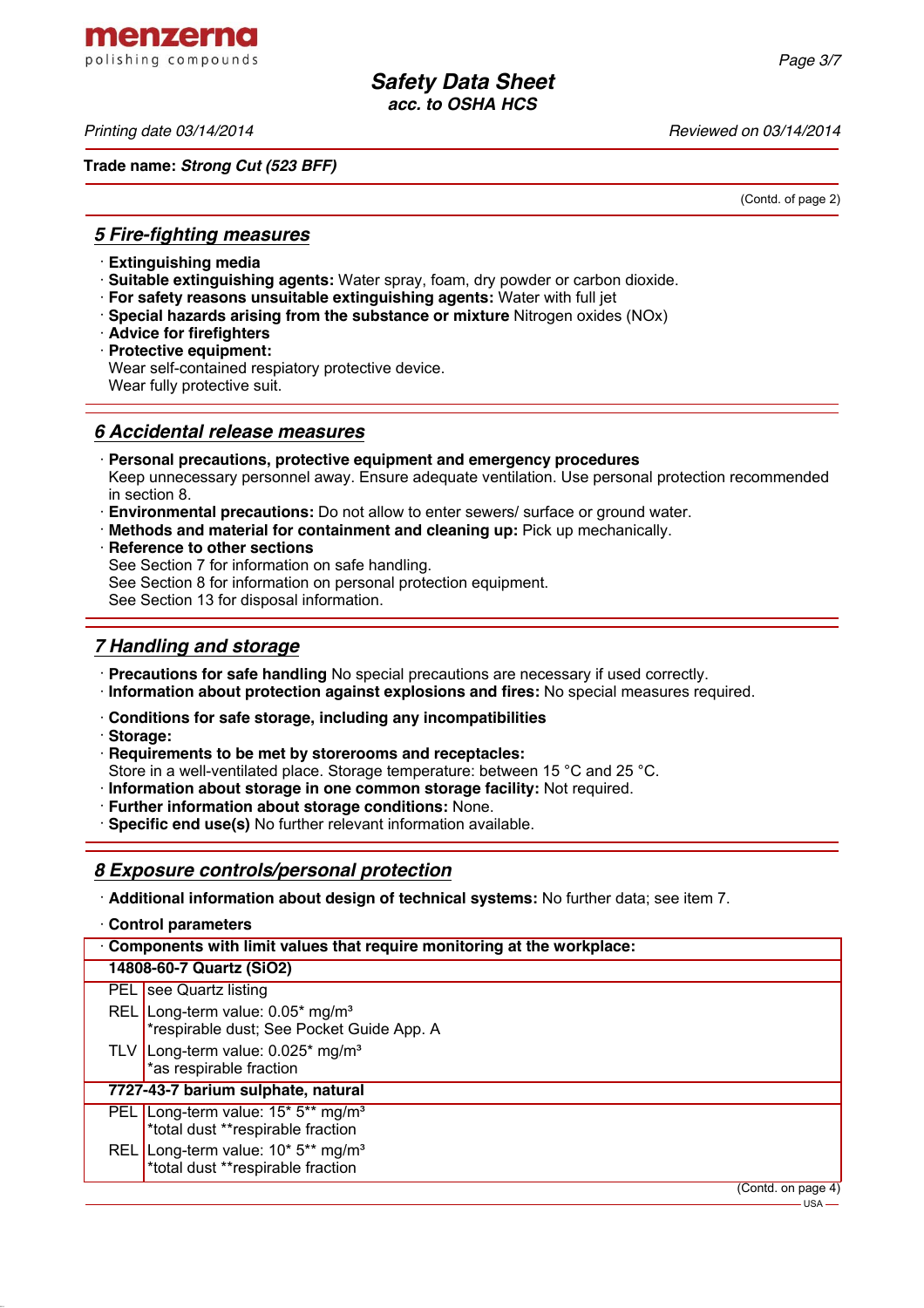menzerna polishing compounds

*Printing date 03/14/2014 Reviewed on 03/14/2014*

**Trade name:** *Strong Cut (523 BFF)*

(Contd. of page 3)

## TLV Long-term value: (10) NIC-5<sup>\*</sup> mg/m<sup>3</sup> \*inhalable fraction · **Additional information:** The lists that were valid during the creation were used as basis. · **Exposure controls** · **Personal protective equipment:** · **General protective and hygienic measures:** Wash hands before breaks and at the end of work. · **Breathing equipment:** Not necessary if room is well-ventilated. · **Protection of hands:** Protective gloves are recommended. The glove material has to be impermeable and resistant to the product/ the substance/ the preparation. Due to missing tests no recommendation to the glove material can be given for the product/ the preparation/ the chemical mixture. Selection of the glove material on consideration of the penetration times, rates of diffusion and the degradation · **Material of gloves** The selection of the suitable gloves does not only depend on the material, but also on further marks of quality and varies from manufacturer to manufacturer. As the product is a preparation of several substances, the resistance of the glove material can not be calculated in advance and has therefore to be checked prior to the application. · **Penetration time of glove material** The exact break through time has to be found out by the manufacturer of the protective gloves and has to be observed. · **Eye protection:** Safety glasses **Body protection:** Protective work clothing *9 Physical and chemical properties* · **Information on basic physical and chemical properties**

| <u>momalion on pasic privide and chemical properties</u><br><b>General Information</b> |                                               |  |
|----------------------------------------------------------------------------------------|-----------------------------------------------|--|
| <b>Appearance:</b>                                                                     |                                               |  |
| Form:                                                                                  | Solid                                         |  |
| Color:                                                                                 | Grev                                          |  |
| Odor:                                                                                  | Characteristic                                |  |
| <b>Odour threshold:</b>                                                                | Not determined.                               |  |
| $\cdot$ pH-value:                                                                      | Not applicable.                               |  |
| Change in condition                                                                    |                                               |  |
| <b>Melting point/Melting range:</b>                                                    | $>$ 40 °C ( $>$ 104 °F)                       |  |
| <b>Boiling point/Boiling range:</b>                                                    | $> 100 °C$ ( $> 212 °F$ )                     |  |
| · Flash point:                                                                         | $> 100 °C$ ( $> 212 °F$ )                     |  |
| · Flammability (solid, gaseous):                                                       | Not determined.                               |  |
| <b>Decomposition temperature:</b>                                                      | Not determined.                               |  |
| · Auto igniting:                                                                       | Product is not selfigniting.                  |  |
| Danger of explosion:                                                                   | Product does not present an explosion hazard. |  |
| <b>Density:</b>                                                                        | Not determined.                               |  |
| · Relative density                                                                     | Not determined.                               |  |
| · Vapour density                                                                       | Not applicable.                               |  |
| <b>Evaporation rate</b>                                                                | Not applicable.                               |  |
|                                                                                        |                                               |  |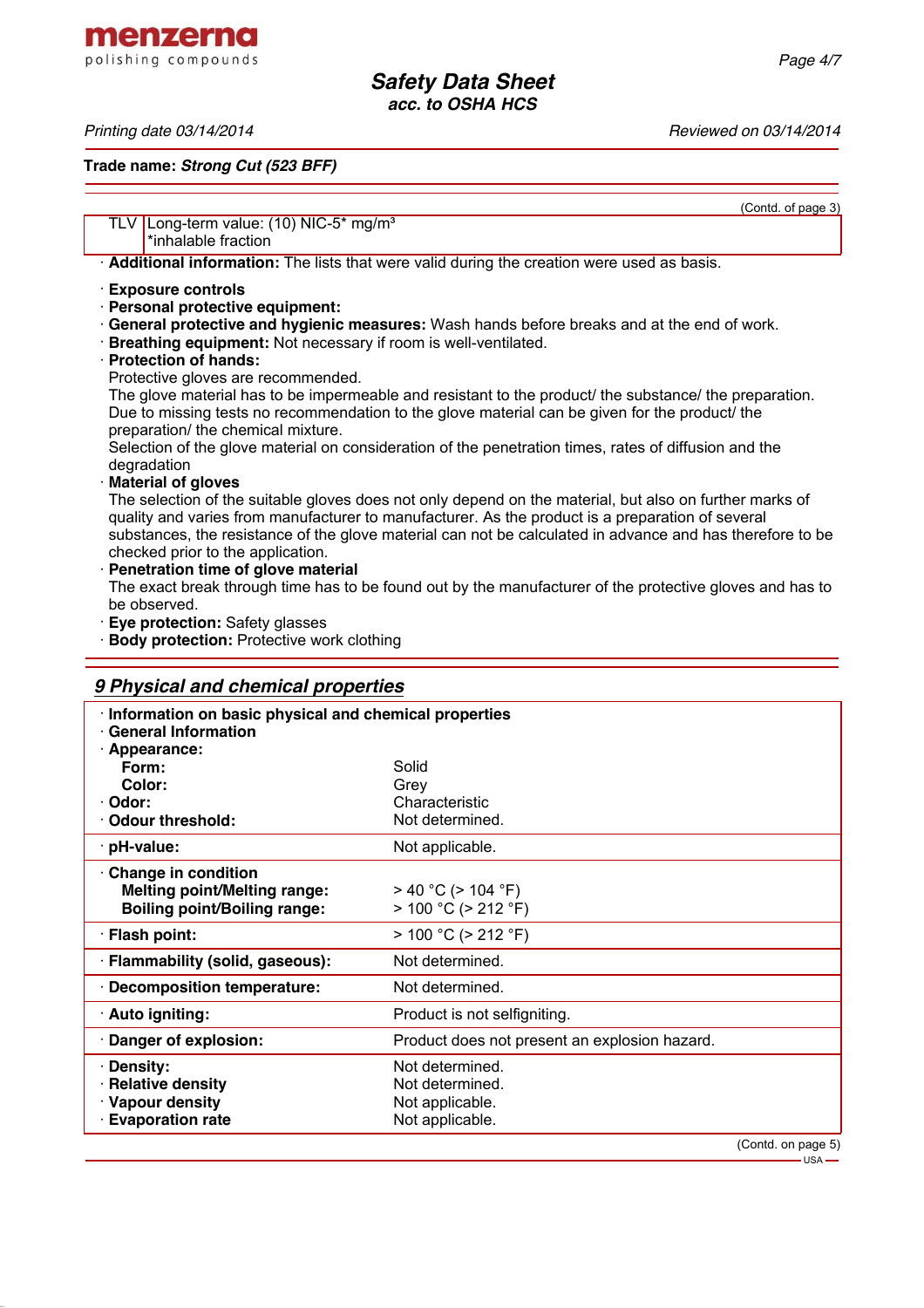menzerna polishing compounds

*Printing date 03/14/2014 Reviewed on 03/14/2014*

**Trade name:** *Strong Cut (523 BFF)*

| (Contd. of page 4)                                         |
|------------------------------------------------------------|
|                                                            |
| Insoluble.                                                 |
| · Partition coefficient (n-octanol/water): Not determined. |
|                                                            |
| Not applicable.                                            |
| Not applicable.                                            |
| No further relevant information available.                 |
|                                                            |

### *10 Stability and reactivity*

· **Reactivity** None under normal conditions.

- · **Chemical stability**
- · **Thermal decomposition / conditions to be avoided:**
- No decomposition if used according to specifications.
- · **Possibility of hazardous reactions** No dangerous reactions known.
- · **Conditions to avoid** No further relevant information available.
- · **Incompatible materials:** No further relevant information available.
- · **Hazardous decomposition products:** No dangerous decomposition products known.

### *11 Toxicological information*

- · **Information on toxicological effects**
- · **Acute toxicity:**
- · **Primary irritant effect:**
- · **on the skin:** No irritant effect.
- · **on the eye:** No irritating effect.
- · **Sensitization:** No sensitizing effects known.

## *12 Ecological information*

- · **Toxicity**
- · **Aquatic toxicity:** No further relevant information available.
- · **Persistence and degradability** No further relevant information available.
- · **Bioaccumulative potential** No further relevant information available.
- · **Mobility in soil** No further relevant information available.
- · **Additional ecological information:**
- · **General notes:**
- Water hazard class 1 (Self-assessment): slightly hazardous for water

Do not allow undiluted product or large quantities of it to reach ground water, water course or sewage system.

- · **Results of PBT and vPvB assessment**
- · **PBT:** Not applicable.
- · **vPvB:** Not applicable.
- · **Other adverse effects** No further relevant information available.

### *13 Disposal considerations*

#### · **Waste treatment methods**

· **Recommendation:**

Must not be disposed of together with household garbage. Do not allow product to reach sewage system. Must be specially treated adhering to official regulations.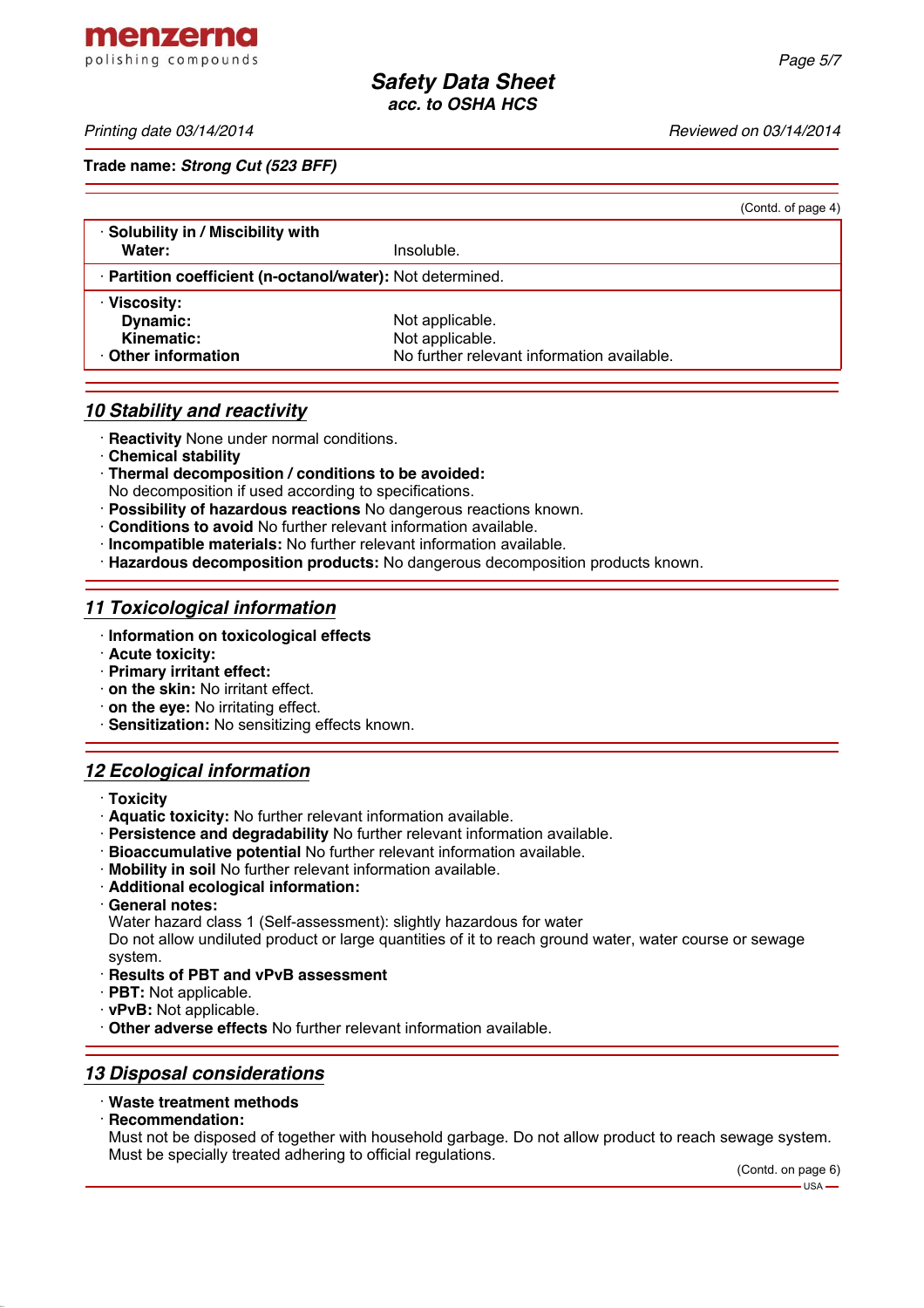*Printing date 03/14/2014 Reviewed on 03/14/2014*

**Trade name:** *Strong Cut (523 BFF)*

(Contd. of page 5)

· **Uncleaned packagings:**

· **Recommendation:** Disposal must be made according to official regulations.

| <b>14 Transport information</b> |
|---------------------------------|
|---------------------------------|

| · UN-Number<br>· DOT, ADR, ADN, IMDG, IATA                                                           | Void            |  |
|------------------------------------------------------------------------------------------------------|-----------------|--|
| · UN proper shipping name<br>DOT, ADR, ADN, IMDG, IATA                                               | Void            |  |
| Transport hazard class(es)                                                                           |                 |  |
| DOT, ADR, ADN, IMDG, IATA<br>· Class                                                                 | Void            |  |
| · Packing group<br>DOT, ADR, IMDG, IATA                                                              | Void            |  |
| <b>Environmental hazards:</b><br>· Marine pollutant:                                                 | No.             |  |
| · Special precautions for user                                                                       | Not applicable. |  |
| Transport in bulk according to Annex II of<br><b>MARPOL73/78 and the IBC Code</b><br>Not applicable. |                 |  |
| · UN "Model Regulation":                                                                             |                 |  |
|                                                                                                      |                 |  |

## *15 Regulatory information*

· **Safety, health and environmental regulations/legislation specific for the substance or mixture** Regulation 1907/2006/EC, REACH concerning the Registration, Evaluation, Authorisation and Restriction of Chemicals.

Regulation 453/2010/EU, REACH as amended.

Regulation 1272/2008/EC, on Classification, Labelling and Packaging of substances and mixtures.

· **Sara**

| Section 355 (extremely hazardous substances):               |                                   |
|-------------------------------------------------------------|-----------------------------------|
| None of the ingredients is listed.                          |                                   |
| · Section 313 (Specific toxic chemical listings):           |                                   |
| None of the ingredients is listed.                          |                                   |
| · TSCA (Toxic Substances Control Act):                      |                                   |
| All ingredients are listed.                                 |                                   |
| · Proposition 65                                            |                                   |
| Chemicals known to cause cancer:                            |                                   |
| 14808-60-7 Quartz (SiO2)                                    |                                   |
| Chemicals known to cause reproductive toxicity for females: |                                   |
| None of the ingredients is listed.                          |                                   |
| Chemicals known to cause reproductive toxicity for males:   |                                   |
| None of the ingredients is listed.                          |                                   |
| Chemicals known to cause developmental toxicity:            |                                   |
| None of the ingredients is listed.                          |                                   |
|                                                             | (Contd. on page 7)<br>$-$ USA $-$ |